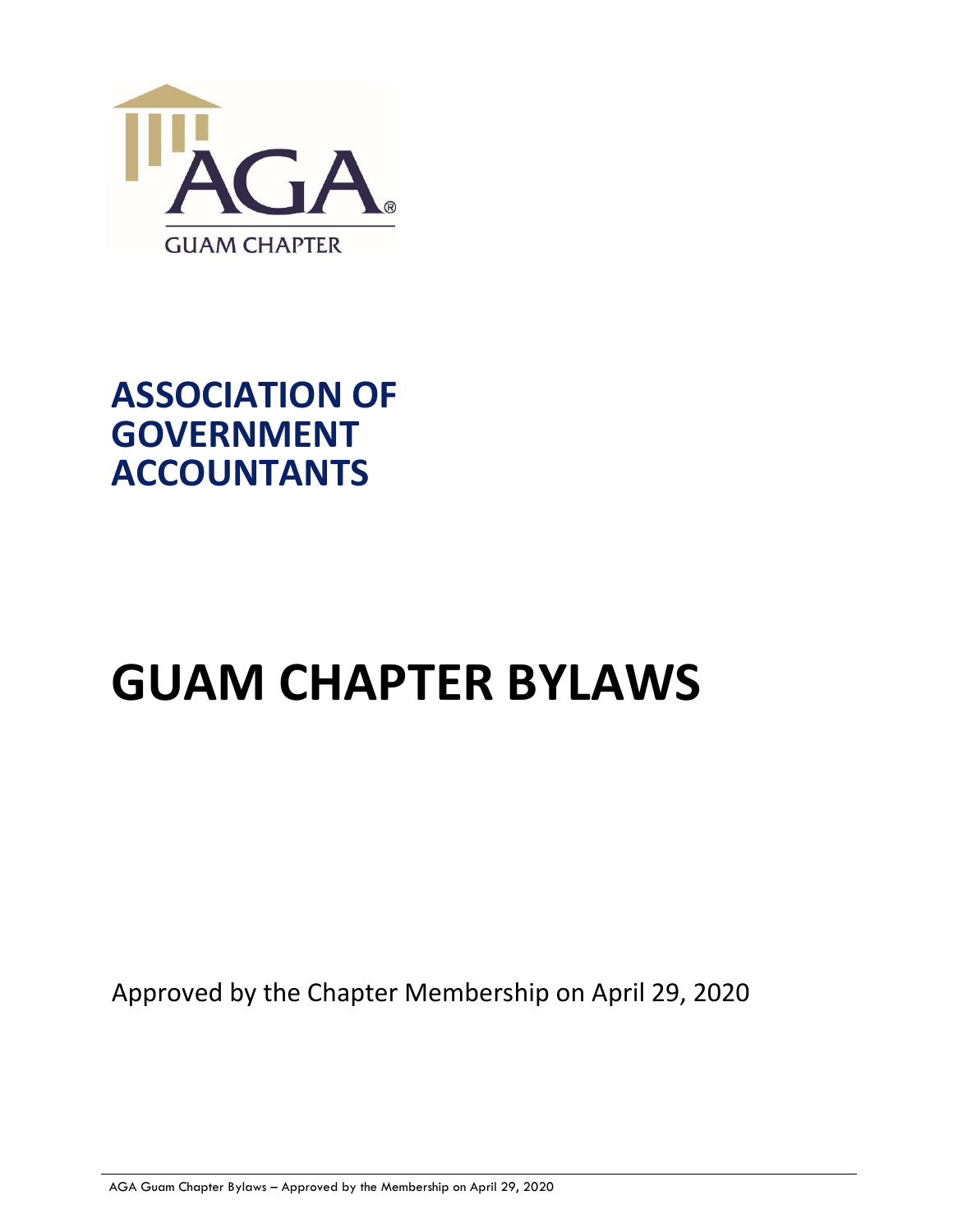# TABLE OF CONTENTS

### 1 ARTICLE 1 – NAME

### 1 ARTICLE II – AUTHORITY, MISSION AND OBJECTIVES

- 1 Section 1. Authority
- 1 Section 2. Vision, Mission, Values
- 1 Section 3. Goals and Objectives

### 2 ARTICLE III – CODE OF ETHICS

#### 2 ARTICLE IV – MEMBERSHIP

- 2 Section 1. Members
- 2 Section 2. Duties of Members
- 2 Section 3. Discipline and Suspension of Members

### 3 ARTICLE V – MEETINGS OF MEMBERS

- 3 Section 1. Calls to Meetings
- 3 Section 2. Notice of Meetings
- 3 Section 3. Conducting Meetings
- 3 Section 4. Quorum
- 3 Section 5. Voting Action

### 4 ARTICLE VI – CHAPTER OFFICERS AND DIRECTORS

- 4 Section 1. Chapter Officers
- 4 Section 2. Chapter Directors
- 5 Section 3. Removal of Chapter Officers and Directors

#### 5 ARTICLE VII – CHAPTER EXECUTIVE COMMITTEE

- 5 Section 1. Chapter Executive Committee (CEC)
- 5 Section 2. CEC Meetings
- 5 Section 3. CEC Quorum and Voting Action

### 6 ARTICLE VIII – NOMINATION AND ELECTION OF OFFICERS AND DIRECTORS

- 6 Section 1. Nominations
- 6 Section 2. Campaigning
- 6 Section 3. Balloting
- 7 Section 4. Election Results
- 7 Section 5. Filling of Vacancies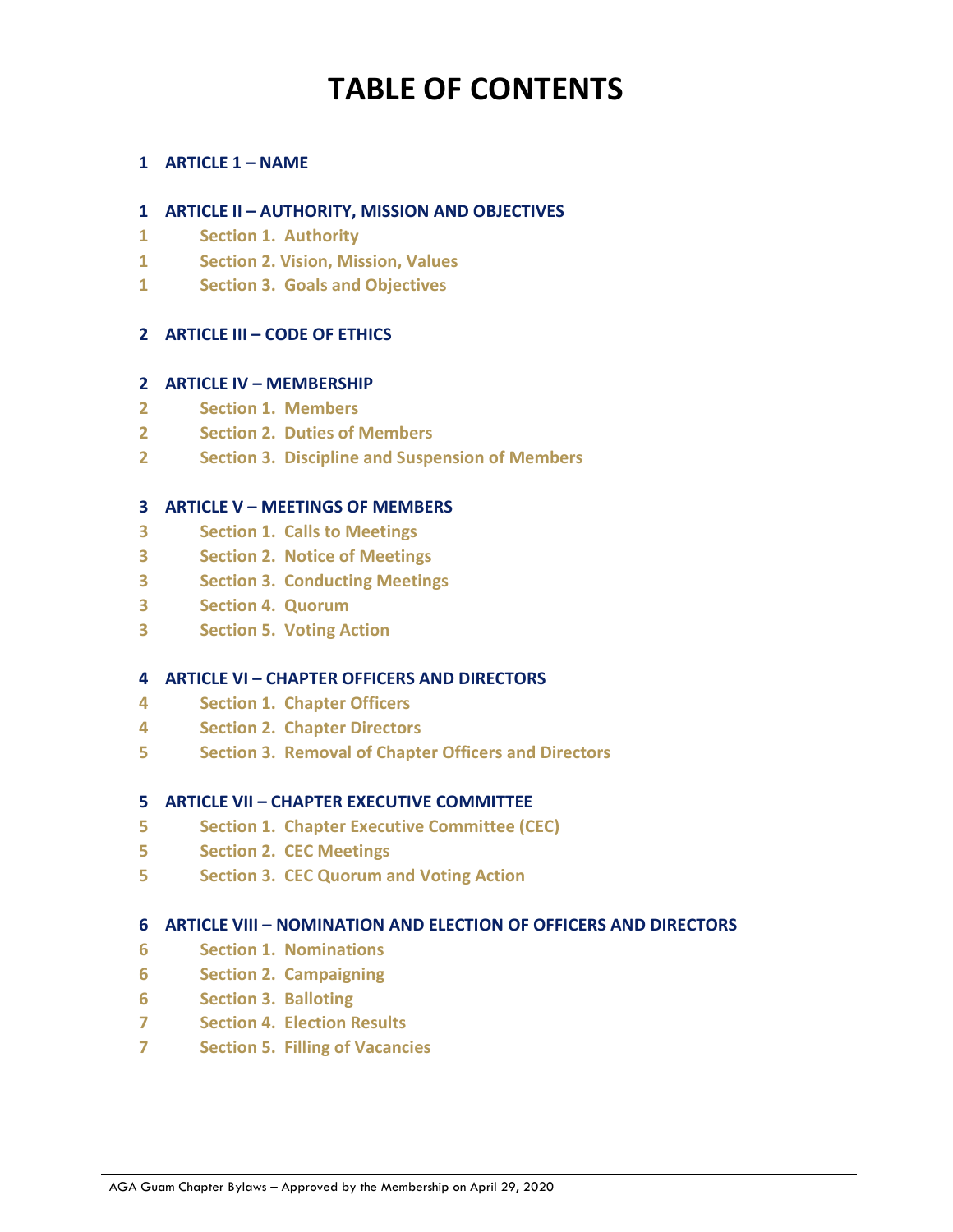## TABLE OF CONTENTS (continued)

- 7 ARTICLE IX COMMITTEES, SUB-COMMITTEES, AND TASK FORCES
- 7 ARTICLE X FISCAL YEAR
- 8 ARTICLE XI FINANCIAL RESPONSIBLITIES
- 8 Section 1. Authority
- 8 Section 2. Budget
- 8 ARTICLE XII DUES
- 8 ARTICLE XIII DISSOLUTION
- 9 ARTICLE XIV PARLIAMENTARY AUTHORITY
- 9 ARTICLE XV AMENDMENTS
- 9 Section 1. General
- 9 Section 2. Origination of Bylaws and Policies and Procedures Amendments
- 10 ARTICLE XVI LIABILITY OF OFFICERS AND INDEMINIFICATION -
- 10 Section 1. Limitation on Liability
- 10 Section 2. Indemnification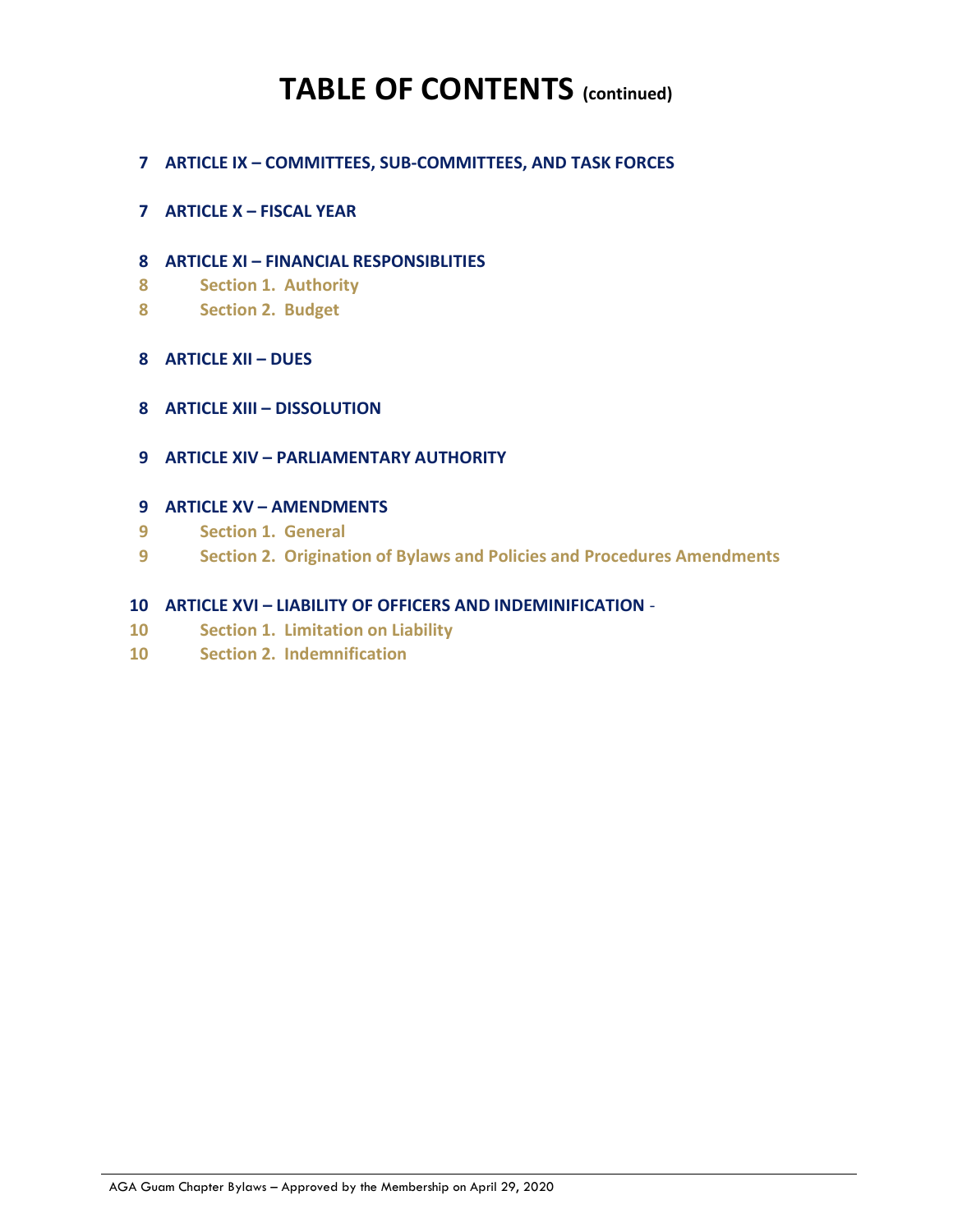### Association of Government Accountants – Guam Chapter

The Guam Chapter of the Association of Government Accountants received its charter from National AGA on September 11, 1970.

### BYLAWS

### Article I

### **NAME**

The name of the organization is the Association of Government Accountants – Guam Chapter (hereinafter referred to as the "Chapter").

### Article II

### AUTHORITY, MISSION AND OBJECTIVES

### SECTION 1. AUTHORITY

This Chapter derives its name and authority from and is chartered by the Association of Government Accountants and is subject to the official "National Bylaws" and "Policies and Procedures" of the Association of Government Accountants (hereinafter referred to as the "Association" or "AGA").

### SECTION 2. VISION, MISSION, VALUES

- VISION: To be the premier association for advancing government accountability in our community.
- MISSION: AGA is a professional association advancing accountability, transparency, and leadership by promoting education, certification, innovation, and collaboration across all levels of government and to stakeholders.
- VALUES: Service, Accountability, Integrity, Leadership

### SECTION 3. GOALS AND OBJECTIVES

The Association's goals and objectives are detailed in its strategic plan which is published via the AGA website (agacgfm.org).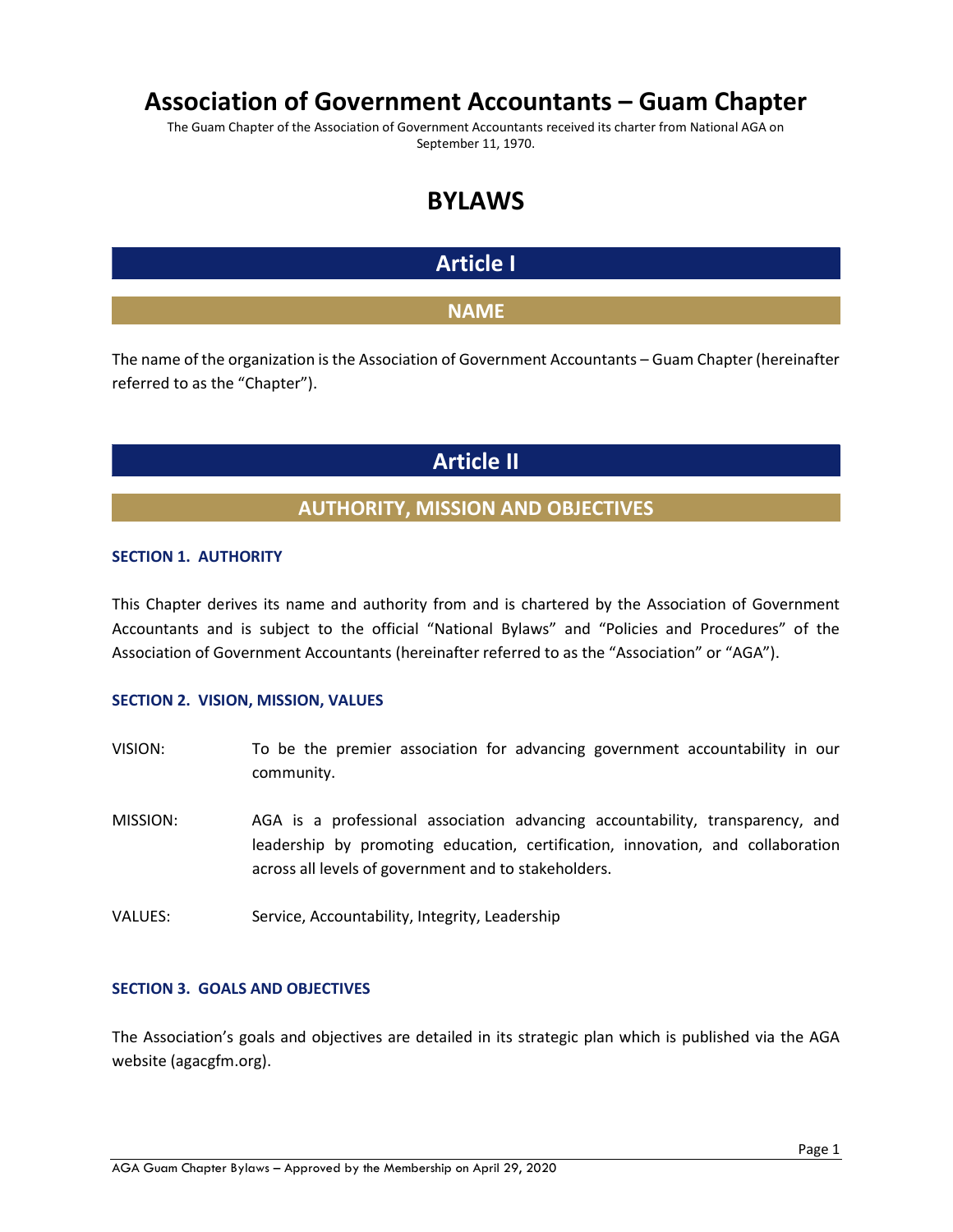### Article III

### CODE OF ETHICS

In order to foster the highest professional standards and behavior, and exemplary service to all levels of government, Chapter members are expected to abide by the Association's Code of Ethics which has been developed by the national organization and is published via the AGA website to the membership and Certified Government Financial Managers (CGFMs).

### Article IV

### **MEMBERSHIP**

### SECTION 1. MEMBERS

As defined in the Association's National Bylaws, the members of the chapter shall consist of Government Members, Private Sector Members, Young Professional Members, Student Members, Retired Members, Lifetime Members, Honorary Members, Corporate Members, and Group Members. Each member is a voting member of the chapter, having one vote.

#### SECTION 2. DUTIES OF MEMBERS

It is the duty and responsibility of members to:

- (a) Endorse the vision, mission, values, goals and objectives of the Association.
- (b) Uphold and be guided in their professional conduct by the Association's Code of Ethics.
- (c) Cooperate with the Association's Professional Ethics Board in any investigations of alleged violations of the Code of Ethics.
- (d) Maintain current membership in accordance with Association and Chapter requirements.
- (e) Vote on matters submitted to the Chapter membership for a vote.

#### SECTION 3. DISCIPLINE AND SUSPENSION OF MEMBERS

Discipline and suspension of members will be as set forth in the Association's National Bylaws.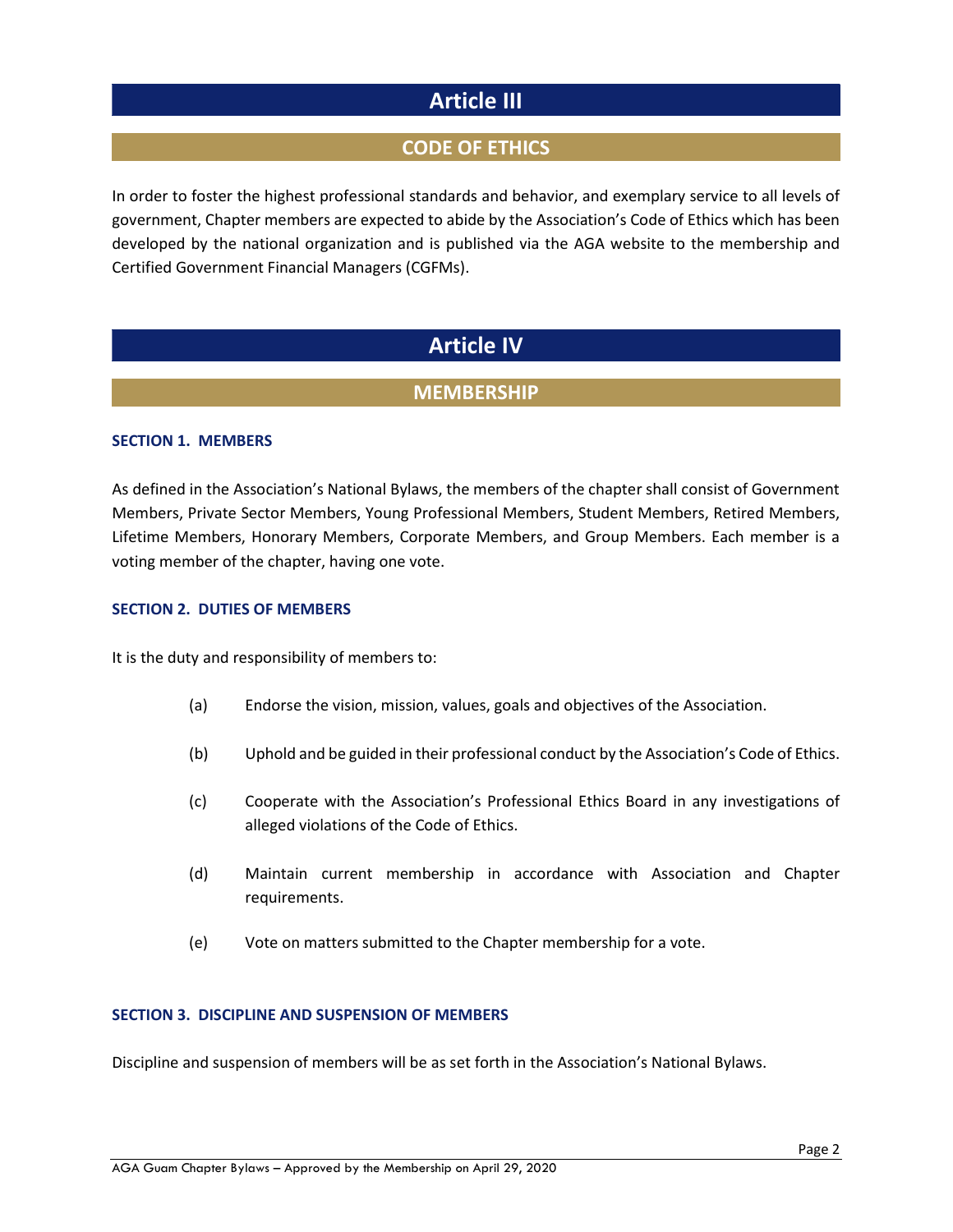### Article V

### MEETINGS OF MEMBERS

### SECTION 1. CALLS TO MEETINGS

General membership meetings to advance the objectives of the Chapter may be called on such dates and at such times and places as designated by the Chapter President. Special membership meetings may be called by members having at least twenty (20) percent of the votes entitled to be cast at such meeting.

#### SECTION 2. NOTICE OF MEETINGS

Notice of each general membership meeting of the Chapter must be communicated to each member of the Chapter not less than thirty (30) days prior to the meeting. Notice of a special membership meeting must be communicated to each member of the Chapter at least three (3) days before the date of the meeting.

### SECTION 3. CONDUCTING MEETINGS

Annual and special membership meetings can be held at a geographic location or by means of the Internet or other electronic communications technology in a fashion pursuant to which the members have the opportunity to substantially read or hear the proceedings concurrently with their occurrence, vote on matters submitted to the members, pose questions and make comments.

#### SECTION 4. QUORUM

Twenty (20) percent of the voting members or twenty-five (25) members, whichever is less, shall constitute a quorum for the transaction of official business presented at any Chapter meeting of the membership.

### SECTION 5. VOTING ACTION

- (a) Except as otherwise provided in these Bylaws or by law, membership matters requiring a vote must be approved by a majority vote of the voting members present at any meeting at which there is a quorum. The exception to the majority rule which, requires approval of 2/3 of the voting members present at a meeting for which a quorum is present, is changes to these Bylaws (see Article XV).
- (b) In lieu of a meeting, the Chapter President may call for a poll vote (via email, mail, or phone) on matters requiring a membership vote.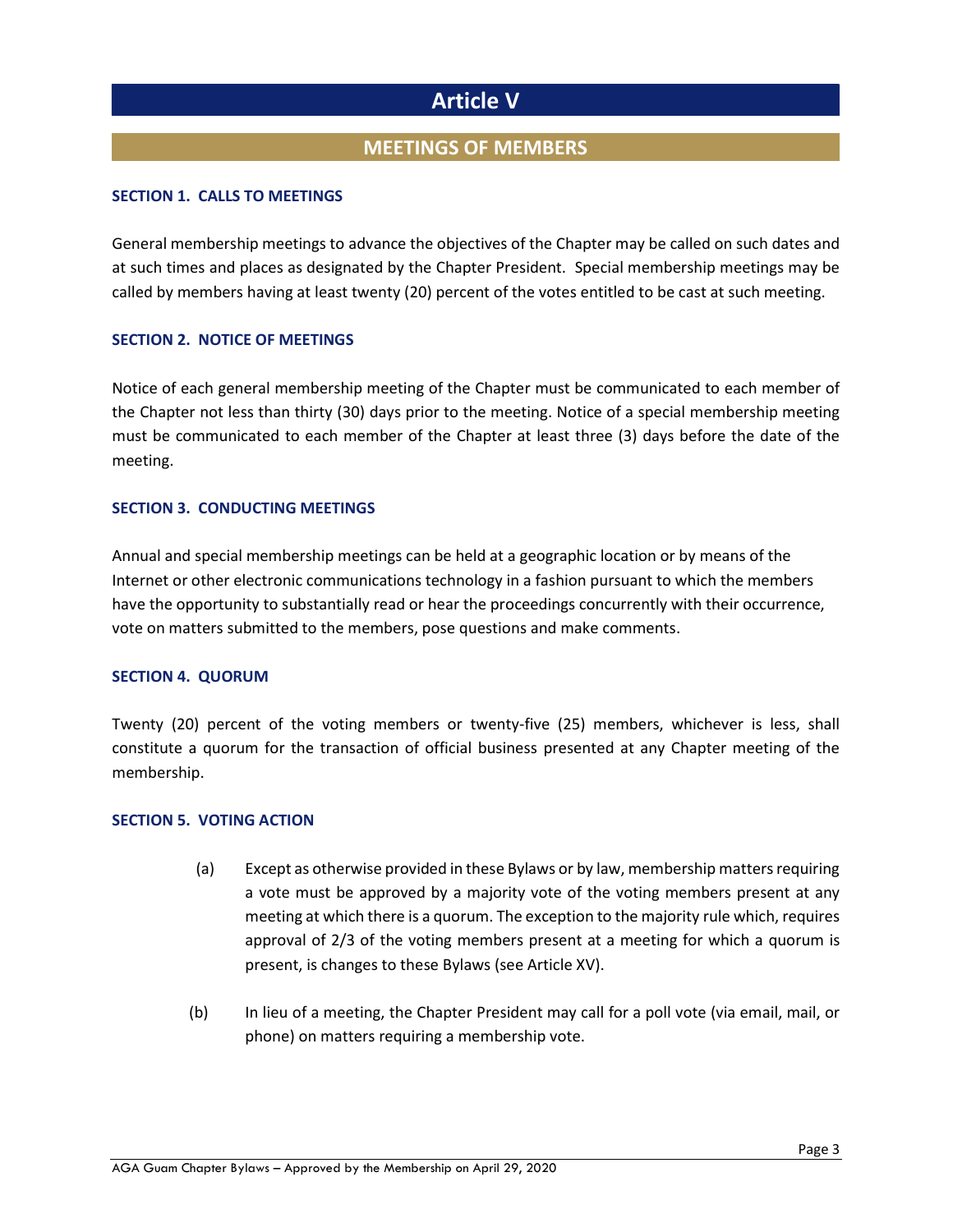### Article VI

### CHAPTER OFFICERS AND DIRECTORS

### SECTION 1. CHAPTER OFFICERS

The Officers of the Chapter shall be the Chapter President, the Chapter President-Elect, the Immediate Past President, the Secretary, the Treasurer, and Treasurer-Elect (optional).

> (a) The President shall be the prior year's President-Elect and shall serve for a one-year term in addition to any period in which he/she filled a vacancy in the office of President.

The Treasurer shall be the prior year's Treasurer-Elect and shall serve for a one-year term in addition to any period in which he/she filled a vacancy in the office of Treasurer.

(b) The President-Elect, Treasurer-Elect (optional) and Secretary shall be elected annually for a one-year term as provided in Article VIII.

### SECTION 2. CHAPTER DIRECTORS

- (a) The Chapter Directors include the following positions:
	- **Accountability (CCR)**
	- Awards
	- **Bylaws and Procedures Committee**
	- Chapter Recognition Program
	- **Communications (newsletter, website, etc.)**
	- Community Service
	- **Parage Professionals**
	- **Education**
	- **Historian**
	- **Membership**
	- **Nominating Committee**
	- **Professional Certification**
	- **Programs/Technical Meetings**
	- Research/Standards
	- **Scholarship**
	- **National Council of Chapters (NCC) Representative**
- (b) For all Chapter Director positions other than the NCC, the President shall appoint interested individuals annually for one-year terms as provided for in Article VIII.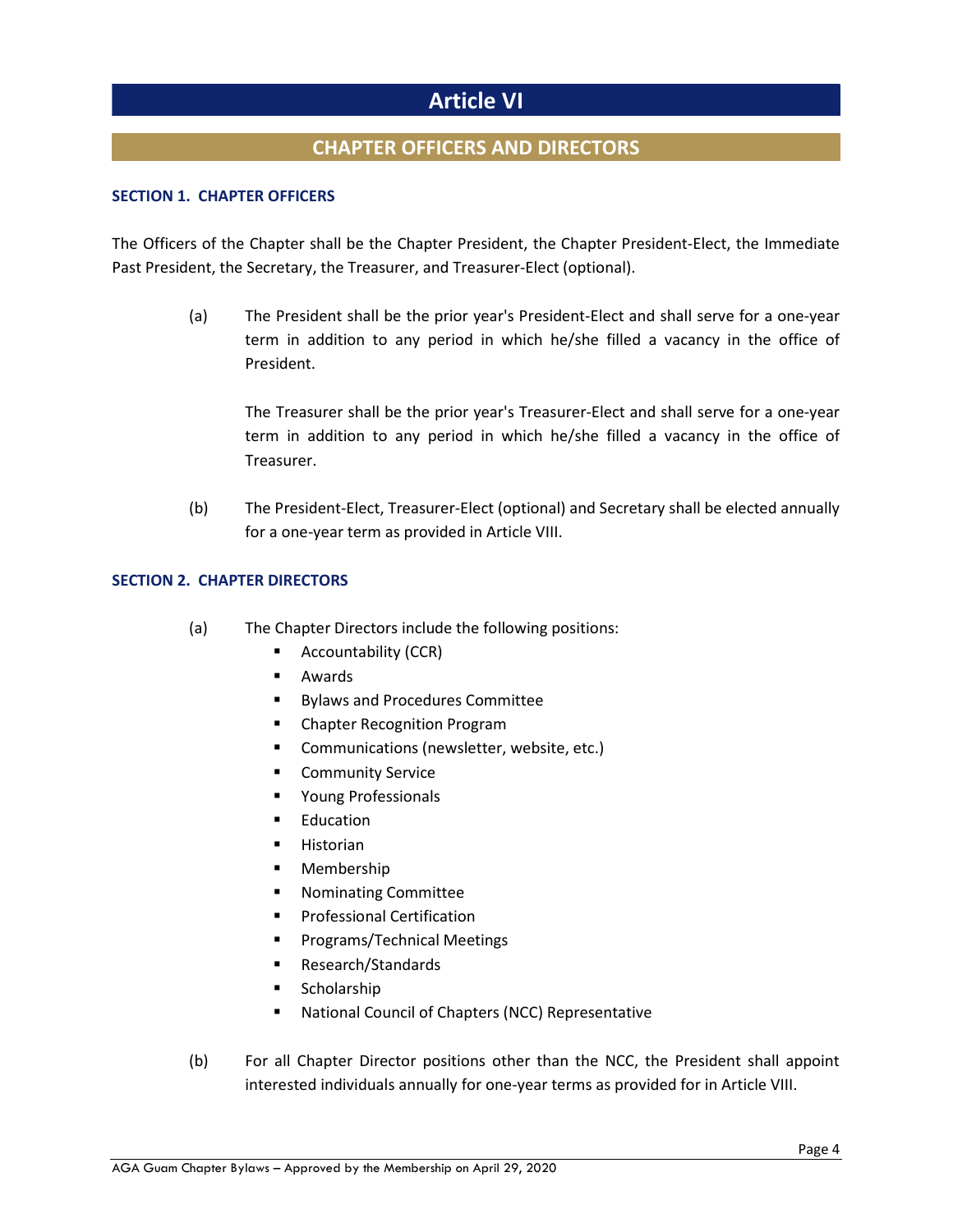The NCC Representative shall be appointed by the Chapter Executive Committee as provided for in Article VII.

### SECTION 3. REMOVAL OF CHAPTER OFFICERS AND DIRECTORS

The responsibilities of Chapter Officers and Directors are set forth in the Chapter's policies and procedures manual. Chapter Officers and Directors are expected to perform those duties.

A member of the Chapter Executive Committee may be removed with cause, by vote of two-thirds (2/3) of the voting CEC members. "Cause" under this Section 3 shall be defined to include not meeting the position's stated responsibilities, violations of AGA's Code of Ethics as determined by the Ethics Committee, and as provided by law and in the Association's Policies and Procedures.

### Article VII

### CHAPTER EXECUTIVE COMMITTEE

### SECTION 1. CHAPTER EXECUTIVE COMMITTEE (CEC)

- (a) The governing body of the Chapter shall be the CEC which will consist of the officers and directors, each member having one vote.
- (b) If the Chapter President is absent from the CEC meeting, the officer to preside shall be determined in the following succession: Chapter President-Elect, Immediate Past Chapter President, Secretary, Treasurer or Treasurer-Elect [optional].

### SECTION 2. CEC MEETINGS

Meetings of the CEC are strongly recommended to be held at least monthly on such date and time and manner as may be designated by the Chapter President.

### SECTION 3. CEC QUORUM AND VOTING ACTION

- (a) A quorum for a CEC meeting is at least one-third of the voting members of the CEC. Refer to the Chapter Policies and Procedures for details related to meeting quorum.
- (b) Except as otherwise provided in these Bylaws, matters requiring a vote by the CEC shall be approved by a majority of voting members present for which a quorum is present. The exceptions to the majority rule, which require approval of 2/3 of the voting members, are removal of Chapter officers and directors (see Article VI, Section 3) and setting the annual Chapter dues rate (see Article XII).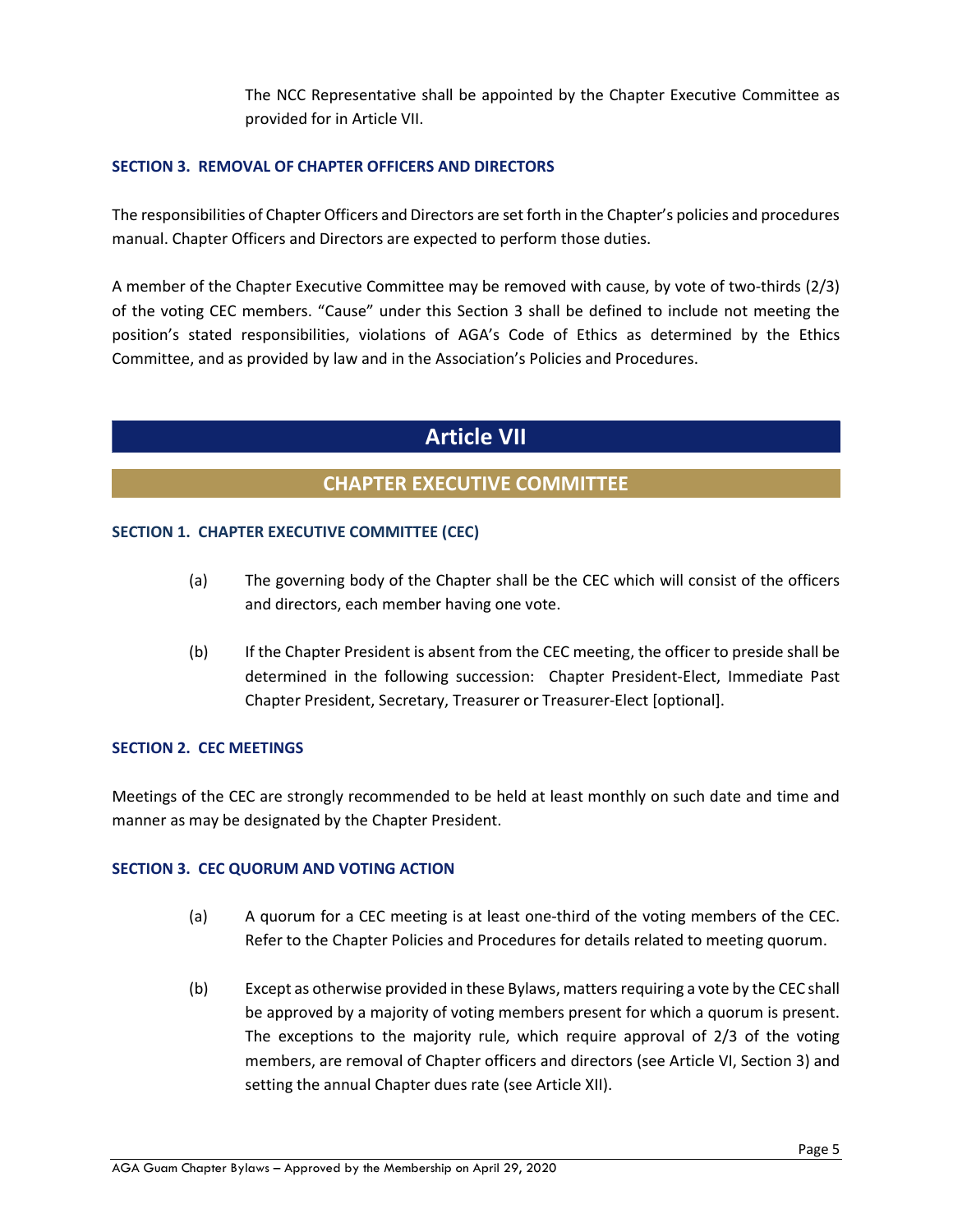- (c) In lieu of a meeting, the Chapter President may call for a poll vote (via mail, email, or phone) on matters requiring a CEC vote. Any vote taken in this manner that is not unanimous must be resubmitted to the CEC at its next meeting for ratification.
- (d) Unless precluded by other sections of these Bylaws and without limitations regarding other matters, the CEC shall have responsibility for the following matters based on voting as prescribed in this Article.
	- (1) Promulgate the policies and programs of the Association and the Chapter.
	- (2) Adopt an Annual Budget and approve revisions thereof in excess of ten percent of budgeted expenditures.
	- (3) Establish a Chapter dues schedule for all classes of Chapter members.
	- (4) Develop a Policy and Procedures Manual for the Chapter and see that it is implemented. Also approve all changes in the manual.
	- (5) Review all actions and programs of the Chapter's Committees and Task Forces. The CEC may require Committees or Task Forces to appear before it at appropriate times.
	- (6) Appoint the Chapter's Representative to the National Council of Chapters.

### Article VIII

### NOMINATION AND ELECTION OF OFFICERS AND DIRECTORS

### SECTION 1. NOMINATIONS

Candidates for Officers will be put forward by the Nominating Committee as set forth in the Chapter Policies and Procedures.

#### SECTION 2. CAMPAIGNING

Campaigning by candidates for elective office is not permitted.

### SECTION 3. BALLOTING

When there is a contest for an Officer or Director position: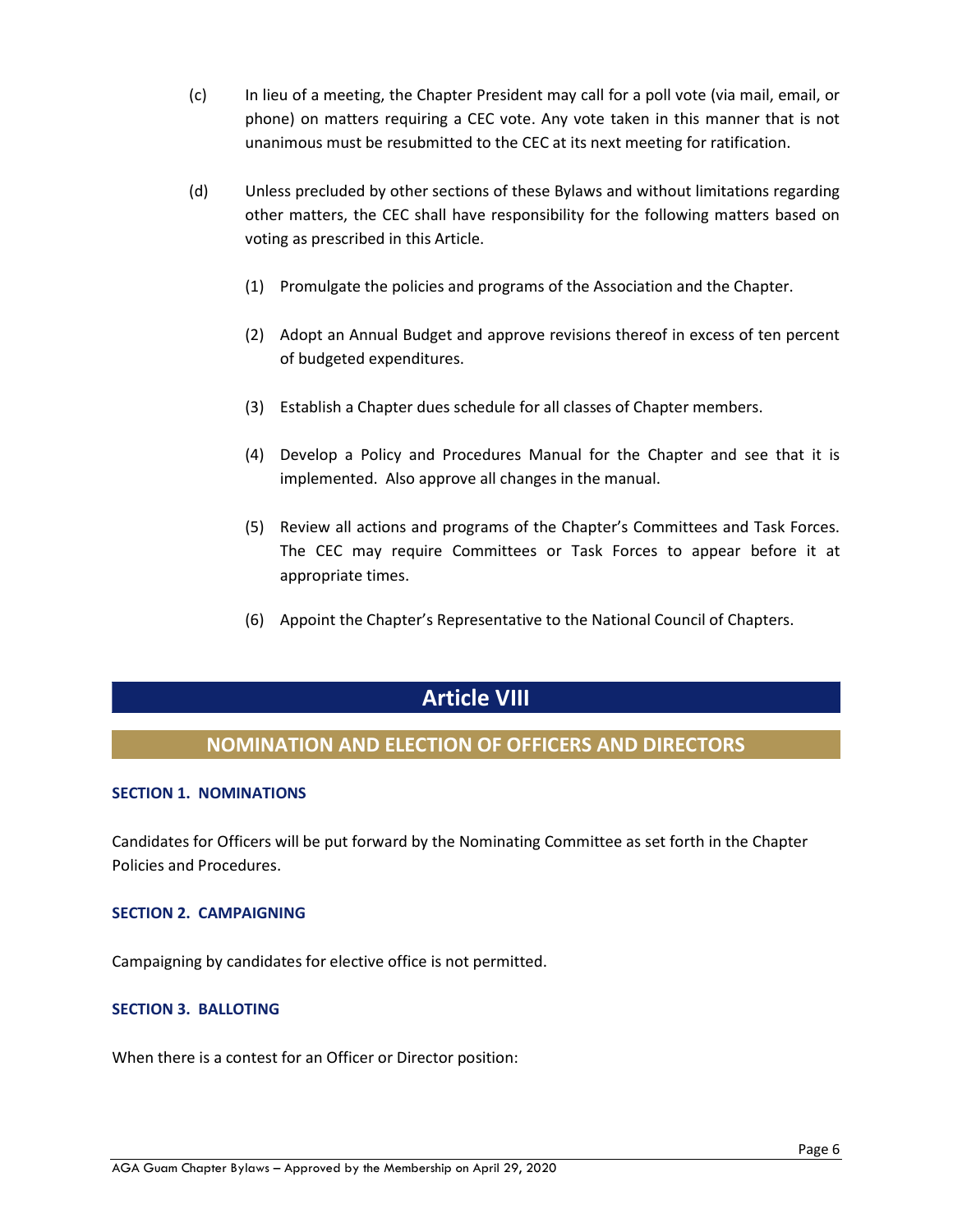- (a) Ballots will be communicated in such form as the Chapter Bylaws and Procedures Committee may designate.
- (b) The Chapter membership shall cast votes in a time frame outlined in the Chapter Policies and Procedures or determined by the Chapter Bylaws and Procedures Committee.

#### SECTION 4. ELECTION RESULTS

Results of elections shall be tabulated as designated by the Chapter Bylaws and Procedures Committee, which shall certify the results to the Chapter President. When there is no contest for an elective office, the Director of the Bylaws and Procedures Committee shall certify the election to the Chapter President without ballot. When the election is contested, refer to the Chapter Policies and Procedures.

#### SECTION 5. FILLING OF VACANCIES

In the event of a vacancy occurring in an Officer or Director position, the position will be filled as set forth in the Chapter Policies and Procedures.

### Article IX

### COMMITTEES, SUB-COMMITTEES, AND TASK FORCES

There shall be at least three standing committees, Executive, Nominating and Bylaws and Procedures. The chairs of the standing committees are nominated and elected as Directors of the CEC per Article VIII above.

In addition, the Chapter President, upon ratification by the CEC, may establish such Committees and Task Forces as may be needed to assist the CEC and the Chapter President in carrying out the programs and operations of the Chapter. The Chapter President shall, in consultation with the Chapter President-Elect, appoint those chairs.

Committee membership, terms and responsibilities will be set forth in the Chapter policies.

### Article X

### FISCAL YEAR

The fiscal year of the Chapter shall end at the close of business on the 30th day of June of each year.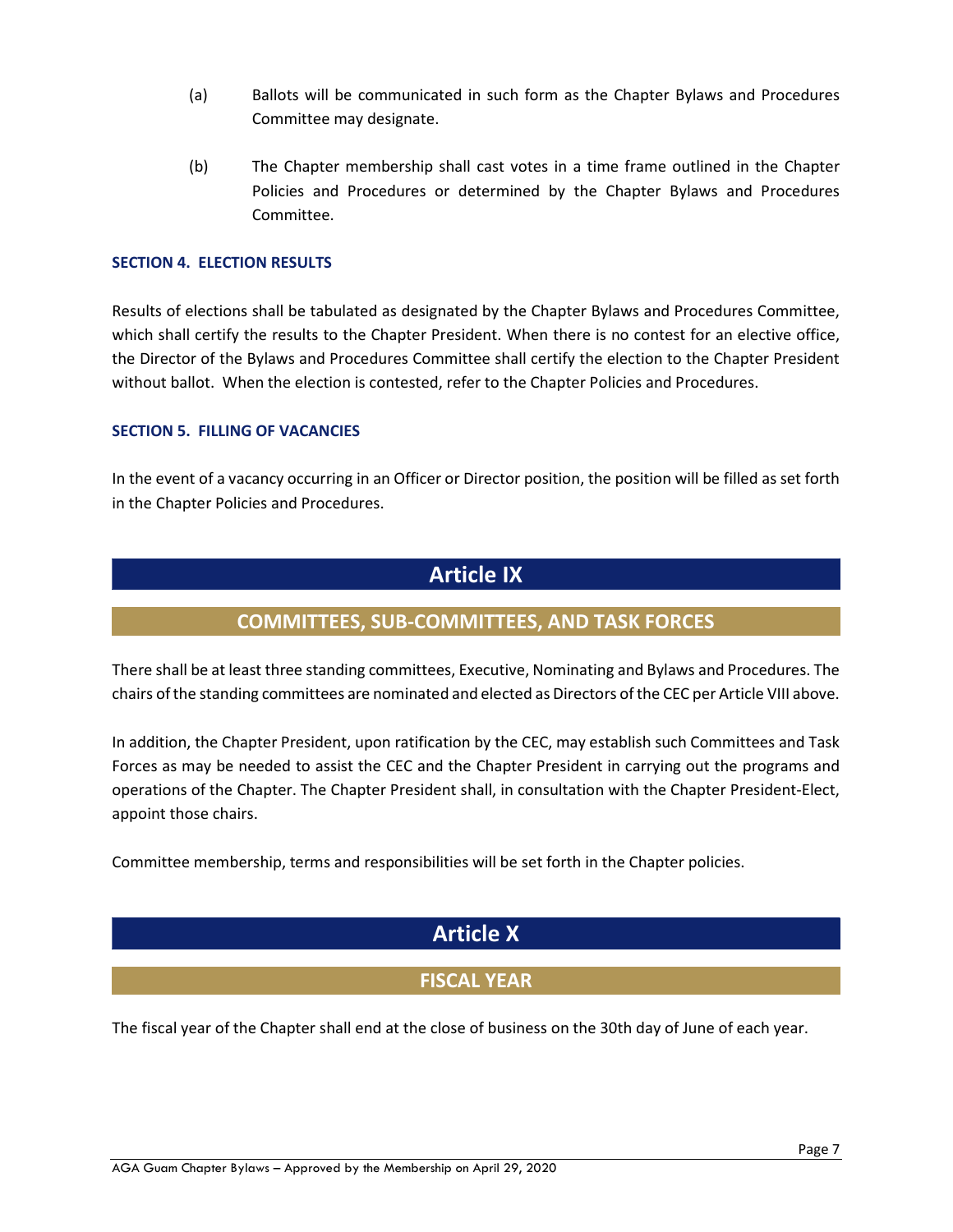### Article XI

### FINANCIAL RESPONSIBLITIES

#### SECTION 1. AUTHORITY

The Chapter Executive Committee shall have authority to prescribe such procedures as it deems appropriate to assure adequate budgetary and financial controls for the Chapter.

#### SECTION 2. BUDGET

Approval of the budget by the Chapter Executive Committee shall constitute authority for the responsible officials of the Chapter to obligate funds as provided in the budget. However, no commitment shall be made that will cause the pertinent category of expense in the budget to be exceeded by more than 10 percent (10%), unless this expense has the advance approval of the Chapter Executive Committee.

### Article XII

### **DUES**

The Chapter portion of the annual dues rates for the different categories of membership shall be set by a two-thirds (2/3) vote of the CEC. [See Article VII, Section 3].

### Article XIII

### **DISSOLUTION**

In the event of liquidation, dissolution or winding up of the business and affairs of the Chapter, whether voluntary or involuntary or by operation of law, all assets shall, after payment or making provisions for payment of all liabilities of the Chapter, be distributed exclusively to the Association of Government Accountants, provided that the Association shall at the time qualify as exempt under Section 501(c)(3) of the Internal Revenue Code of 1986 or corresponding provisions of any future Internal Revenue Law. If at that time the Association is no longer exempt from Section  $501(c)(3)$ , then the CEC shall dispose of all assets exclusively for such purpose of the Chapter or to such Association or organization as shall at the time qualify as exempt under Section 501(c)(3), in such manner as the Chapter Executive Committee shall determine.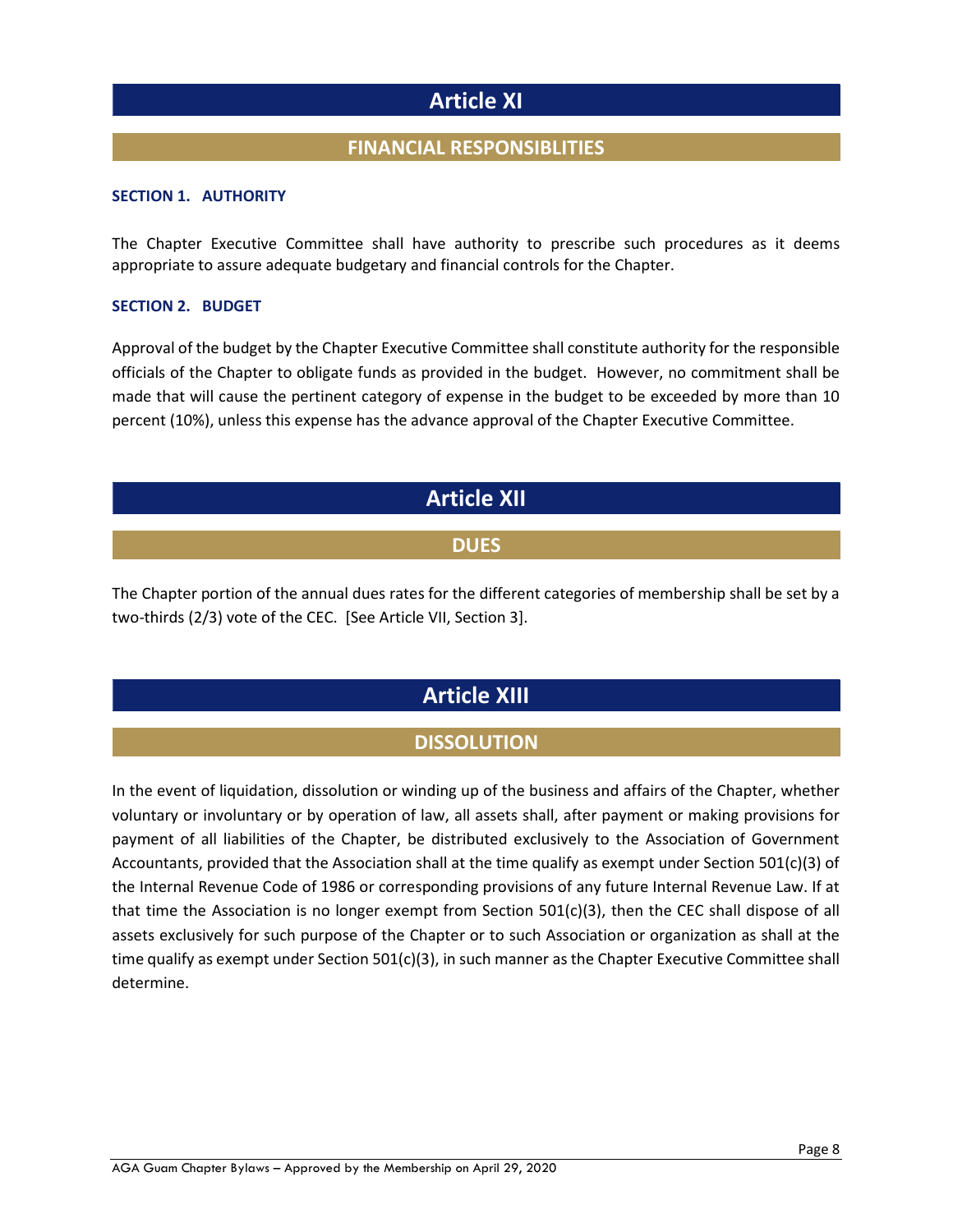### Article XIV

### PARLIAMENTARY AUTHORITY

Robert's Rules of Order, Newly Revised, shall govern the proceedings of the Chapter unless otherwise provided by statute, the Articles of Incorporation of the Chapter, or these Bylaws.

### Article XV

### **AMENDMENTS**

### SECTION 1. GENERAL

The power to make, alter, amend or repeal the Bylaws shall be vested in the Chapter membership. The power to make, alter, amend or repeal the Policies and Procedures is vested in the Chapter Executive Committee, provided that any such action of the Chapter Executive Committee can be overturned by a two-thirds vote of the Chapter membership.

### SECTION 2. ORIGINATION OF BYLAWS AND POLICIES AND PROCEDURES AMENDMENTS

Proposed changes in these Bylaws and the Policies and Procedures of the Chapter shall be submitted in the following manner:

- (a) By proposal, in writing, to the President-Elect, or President if the President-Elect position is vacant, from any Chapter Committee or the AGA National Office.
- (b) By proposal, in writing to the President-Elect signed by five percent of the membership or ten members of the Chapter, whichever is less.

Proposals shall be submitted to the Chapter's Bylaws and Procedures Committee. The Chapter Bylaws cannot contradict nor contain any ambiguity in relation to AGA's National Bylaws. After review and coordination with the initiator, appropriate changes along with Committee analysis shall be submitted to the CEC who shall submit Bylaws changes to the Chapter membership for a vote. An affirmative vote by two-thirds of the Chapter members present is required for approval. After ratification by the membership, the amendments to the Chapter Bylaws should be provided to the AGA National Office. Modifications to the Policy and Procedures shall become effective upon approval by a majority of the CEC.